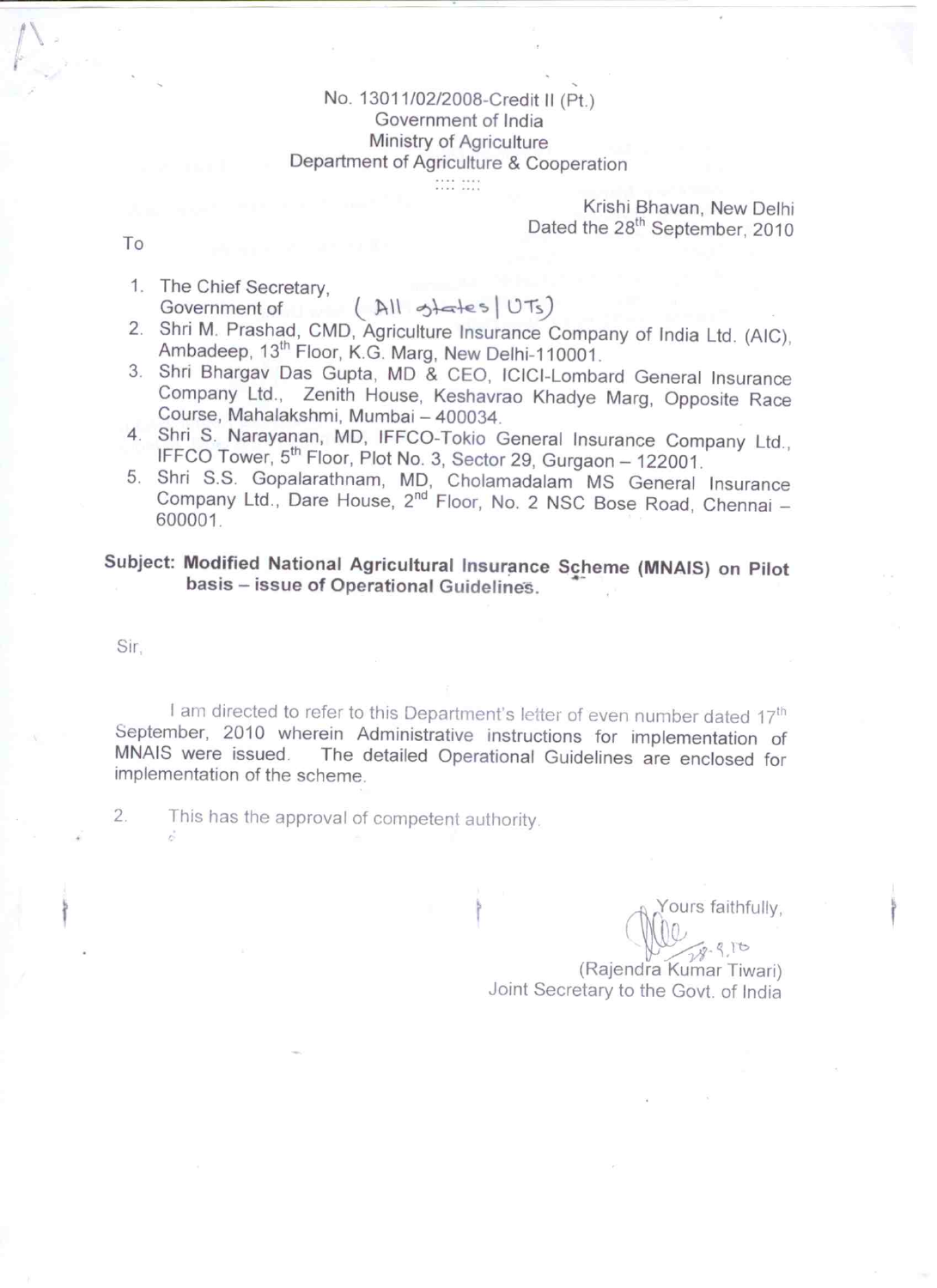Copy to:

- 1. Secretary, Ministry of Finance, Deptt. of Expenditure, North Block, New Delhi.
- 2. Secretary, Ministry of Finance, Deptt. of Financial Services, Insurance & Banking Divisions.
- 3. Director General of Meteorology, IMD, Lodhi Road, New Delhi.
- 4. CGM, RPCD, RBI, Mumbai.
- 5. Managing Director, NABARD, Mumbai.
- 6. Deputy Director General, NSSO, R.K. Puram, New Delhi.
- 7. Director, IASRI, Pusa, New Delhi.

(Rajendra Kumar Tiwari) Joint Secretary to the Govt. of India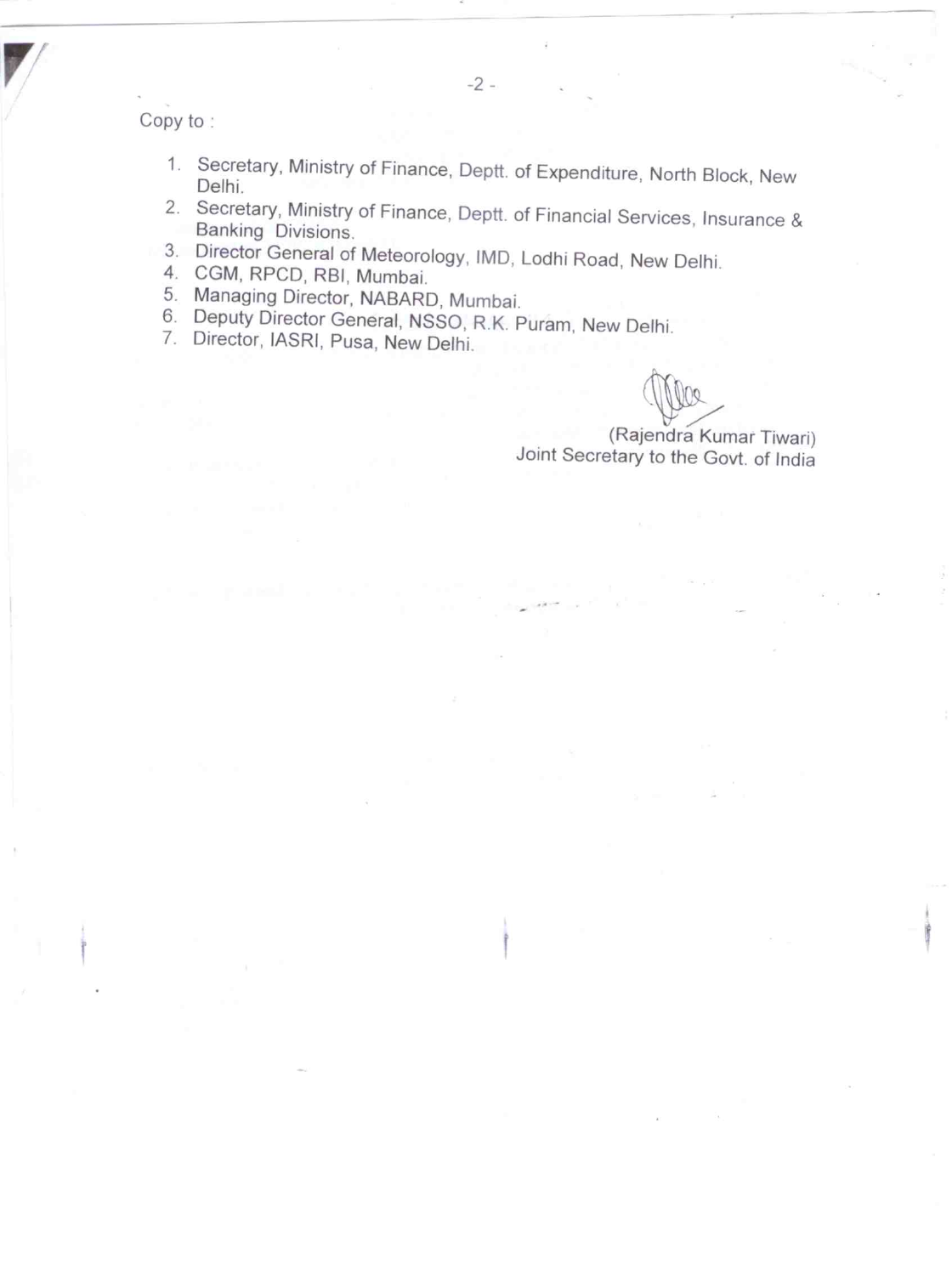# **Pilot Modified National Agricultural Insurance Scheme (MNAIS)**

# **Operational Guidelines**

# **1. NATURE OF THE SCHEME**

Modified National Agricultural Insurance Scheme (MNAIS) will be implemented in 50 selected districts of India on pilot basis in place of National Agricultural Insurance Scheme (NAIS).

# **2. PARTICIPATING INSURANCE COMPANY**

Agriculture Insurance Company of India Ltd. (AIC) and approved private sector insurance companies mainly engaged in agriculture insurance business have been empanelled by GOI for implementation of pilot MNAIS. Selection of insurance companies among empanelled insurance company, will be done by concerned State Government for implementation of MNAIS, in their States. In case the State wishes to use services of more than one insurance company,State Government will ensure that only one insurance company operates in each district.

# **3. SCHEME ACCEPTANCE BY THE STATE GOVERNMENT**

- (a) **Consent for Scheme** –State / UT Government, intending to participate in MNAIS should intimate consent to GOI in writing and this consent will imply acceptance by State/UT Government, of all provisions of modalities and guidelines of MNAIS as laid out in the Scheme. Conditions relating to MNAIS and binding on States/UTs are as follows:
	- i) State has ability to conduct requisite number of crop cutting experiments (CCEs) at notified insurance unit area;
	- ii) CCE-wise yield data will be submitted to insurer while submitting the insurance unit level yield estimates at insurance unit level;
	- iii) State/UT will make necessary budgetary provision in State/UT budget, to release premium subsidy based on fair estimates, at beginning of crop season;
	- iv) State/UT is willing to facilitate strengthening weather station network in pilot districts.
- (b) **Nodal Department of State Government** –Department of State Government already looking after implementation of NAIS may be designated Nodal Department for implementation of MNAIS.
- (c) **Authorization to State Level Coordination Committee on Crop Insurance (SLCCCI)** – In States/UTs already implementing NAIS, SLCCCI presently overseeing implementation of NAIS is authorized to oversee implementation of MNAIS. In States/UTs not implementing NAIS at present, SLCCCI should be constituted for implementation of MNAIS on lines similar to that of NAIS.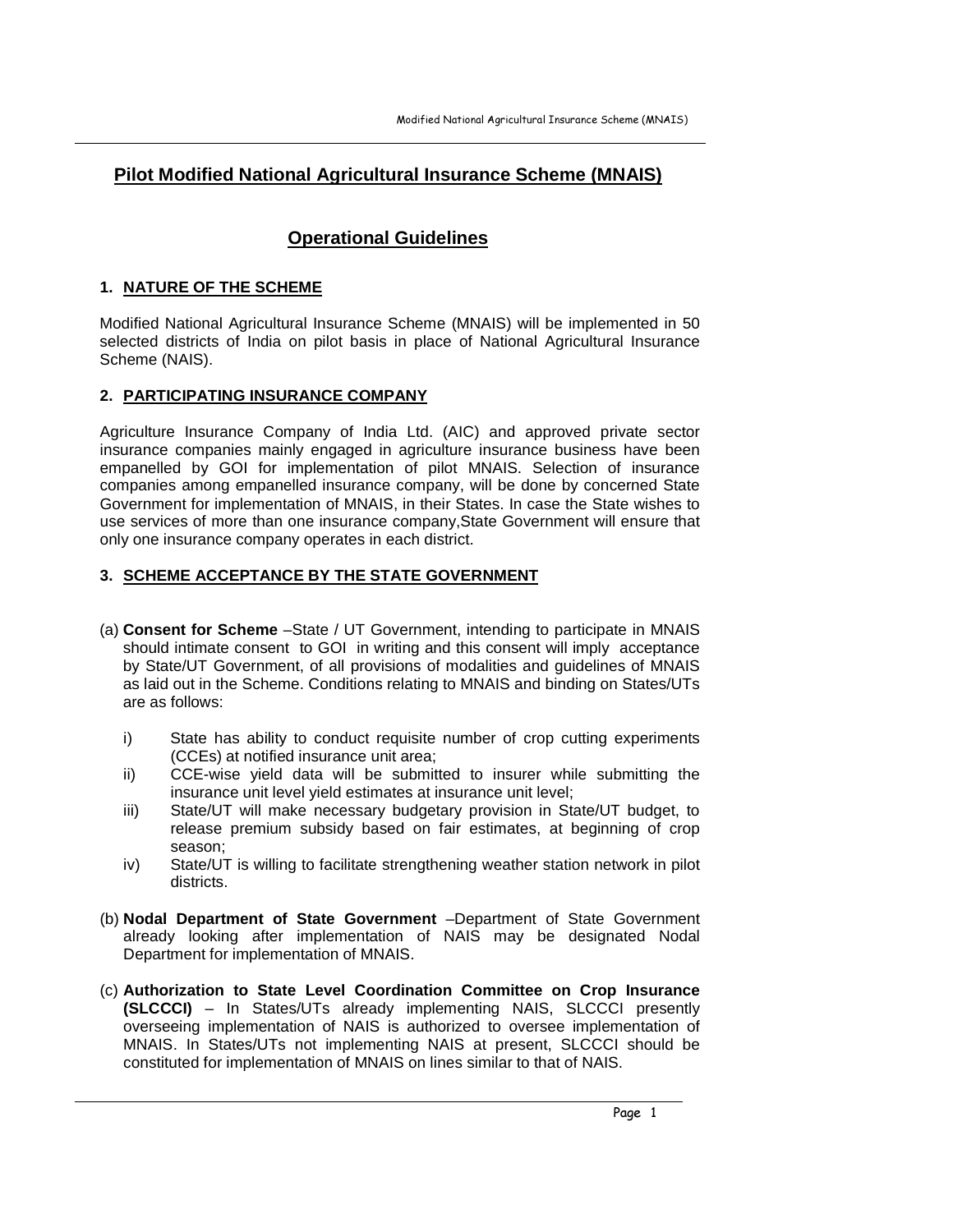(d) **Composition of SLCCCI** – If necessary for purposes of MNAIS, present composition of SLCCCI, may be augmented by inclusion of representatives from State Horticulture Dept., State Remote Sensing Application Centre and India Meteorological Department (IMD). Chairman of SLCCCI may co-opt representatives from other departments / agencies, if considered necessary.

# **4. NOTIFICATION:**

At commencement of each season, preferably before end February for Kharif and before end August for Rabi season, meeting of SLCCCI is convened for approving and issuance of notification for season, and State/UT Government should ensure issuance and its circulation to all concerned agencies/departments/institutions within seven days, which have been assigned role in administering the scheme. Notification issued by State/UT Government should necessarily contain following details:

#### (a) **Notification of crops and areas**:

State/UT Government will notify Crops and Defined Areas covered during the season in accordance with decision taken at meeting of SLCCCI. State/UT Government should notify as insurance unit, Village/Village Panchayat or any other equivalent unit for major crops. For other crops it may be a unit of size in between Village Panchayat and Taluka / Block, to be decided by State/UT Government

SLCCCI will, for purpose of notification, consider factors such as availability of past yield data based on Crop Cutting Experiments (CCEs) for adequate number of years, cropped acreage and ability to conduct requisite number of Crop Cutting Experiments (CCEs) for estimating yield during proposed season, etc.

State Government/UT should provide ten years historical data to Insurance company for fixing indemnity limits, threshold yield, setting premium rates, etc. However, for purpose of calculation of premium rates at Village Panchayat or other equivalent units, availability of five years data at that level is desirable. In absence of above, data at next higher unit / nearest neighbouring unit / weighted average of contagious units as decided by the SLCCCI willl be used.

In case it is proposed to notify irrigated & unirrigated areas separately under a crop, State Government / UT shall ensure that minimum CCEs are planned & conducted for irrigated & unirrigated crops, separately in such areas. In addition, past yield data for adequate number of years will have to be made available separately.

# **(b) Notification of indemnity level:**

SLCCCI based on proposals submitted by Insurance Company will approve indemnity levels for notified crops and areas at sub-district / district / regional level.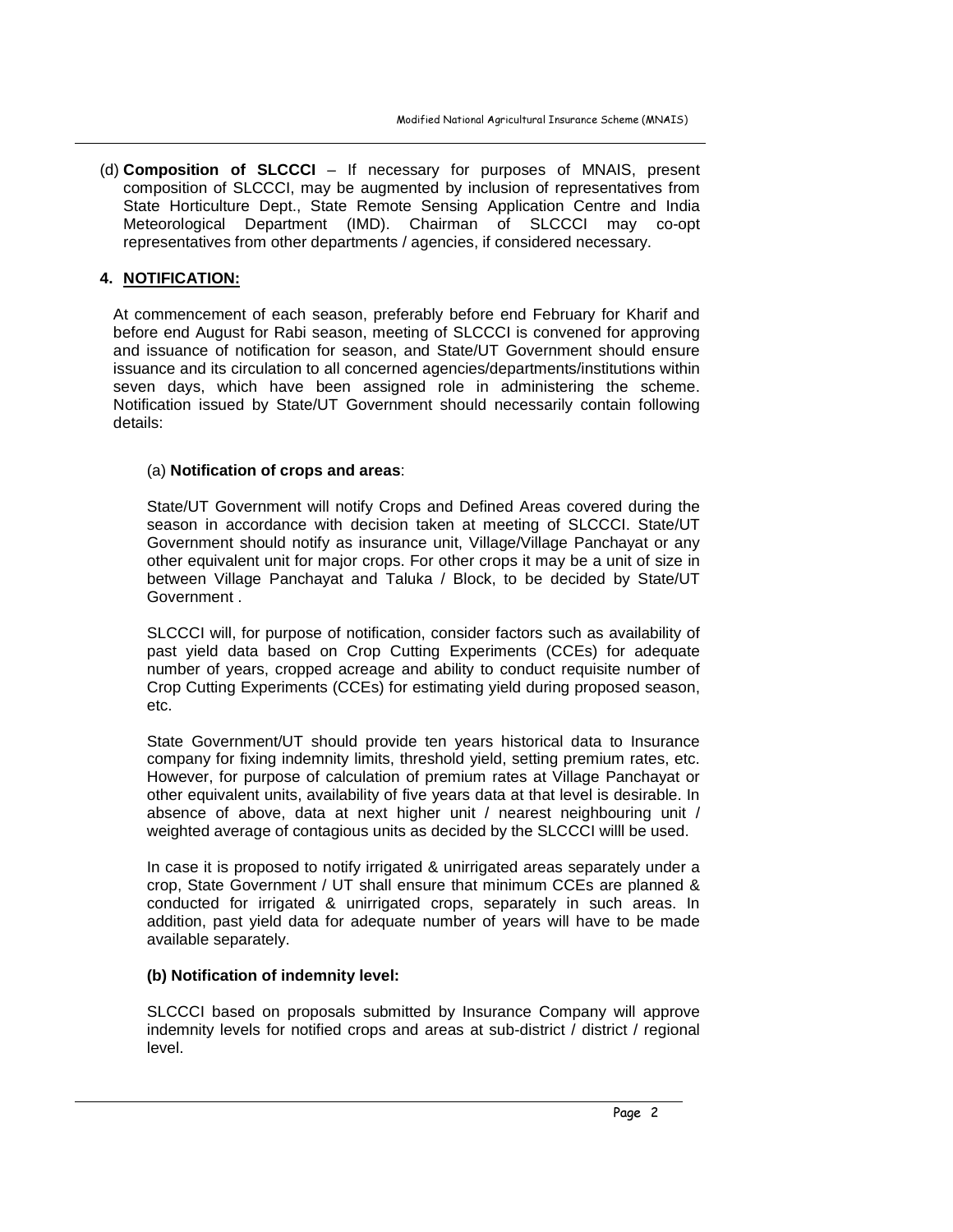#### **(c) Notification of calamity year(s), if any for excluding the same from calculation of threshold yield**:

State Government/UT will declare calamity year(s), if any, in respect of any district/area based on decision/notification made for that year by concerned Government/competent authority. Calamity year(s) will be excluded while calculating threshold yield at insurance unit level, and also 'Notional Threshold Yield' at sub-district / district / regional level for purpose of computation of sum insured (value of threshold yield and 150% value of average yield). Not more than two such years will be excluded from calculation of threshold yield and sum insured, even in instances where calamity years are more than two during the preceding seven years.

# **(c) Notification of the seasonality discipline, claim settlement methodology**:

State Government /UT will also notify seasonality discipline at commencement of season for various activities under the scheme viz. submission of insurance proposals, consolidated declarations by banks, yield data, methodology for claim assessment of losses for (i) area approach, (ii) localised calamities, (iii) prevented sowing, (iv) post harvest loss, (v) payment slabs for total loss during the season, (vi) on-account payment for major calamities, etc as per the provisions of scheme.

# **(d) Notification of Authorised Data providers:**

For on account payment of claims and for prevented sowing, etc. State Government will notify concerned weather data provider and /or expert agency whose report / methodology is used in assessing extent of losses and payment.

# **5) PREMIUM RATES:**

Before start of each crop season, insurance companies will work out actuarial premium as well as net premium rates (premium rates actually payable by farmers after premium subsidy) for each notified crop through standard actuarial methodology in conformity with provisions of IRDA.

# **6) PREMIUM SUBSIDY:**

While premium rates are worked out on actuarial basis, farmer pay premium net off subsidy. Premium subsidy pattern will be as follows:

| S. No | Premium slab | <b>Subsidy to Farmers</b>                 |  |  |
|-------|--------------|-------------------------------------------|--|--|
|       | Upto 2%      | Nil                                       |  |  |
| 2     | $>2 - 5%$    | 40% subject to minimum net premium of 2%  |  |  |
| 3     | $>5 - 10\%$  | 50% subject to minimum net premium of 3%  |  |  |
| 4     | $>10 - 15%$  | 60% subject to minimum net premium of 5%  |  |  |
| 5     | >15%         | 75% subject to minimum net premium of 6%. |  |  |

Before start of each crop season, insurance company will work out premium on actuarial basis, as well as net premium rates (premium rates actually payable by farmers after premium subsidy) for each notified crop.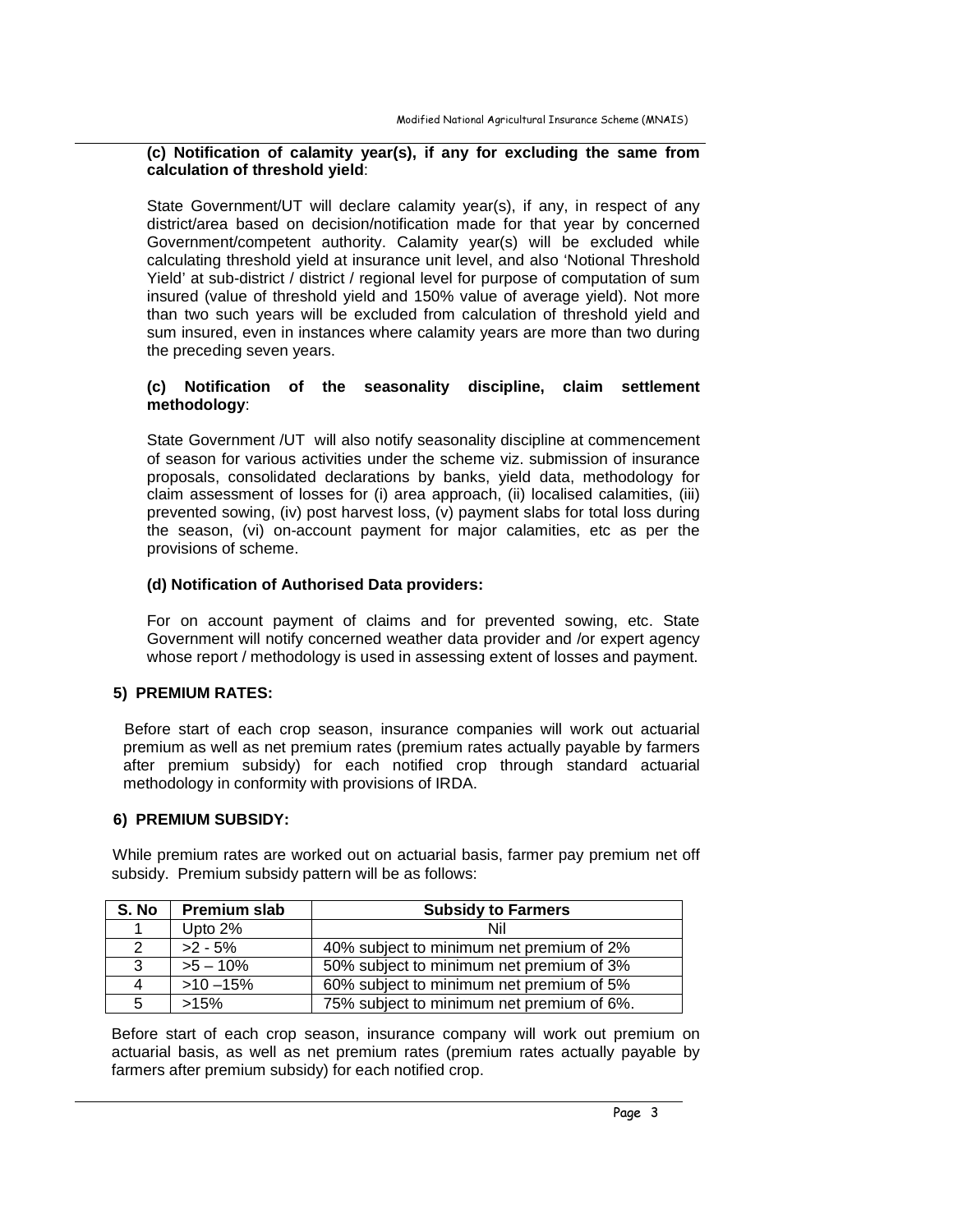Wherever possible actuarial premium will be worked out with provision for discount, in case all farmers in insurance unit, adopt better water conservation and sustainable farming practices, for better risk coverage.

Premium subsidy will be shared equally by GOI and concerned State Government.

# **7) COLLECTION OF PROPOSALS AND PREMIUM AMOUNT:**

# **(a) Loanee farmers (Compulsory coverage):**

Nodal Bank system applicable presently under NAIS, will continue for MNAIS as well, wherein the insurance companies are not required to deal with all loan disbursing points and deals only with designated 'nodal points', at district level which are mostly controlling offices.

Sum Insured is broadly equivalent to the 'cost of cultivation' and is pre-declared by SLCCCI and notified. Sum Insured for individual farmer will be product of farmer's declared 'area under cultivation' (in hectare) for that notified crop and sum Insured per hectare, as mentioned in notification. 'Area under cultivation' will always be expressed in 'hectare'.

For loanee farmers, modalities will be same as in existing NAIS. Whenever banks sanction loan for notified crop in notified area, this area is eligible for compulsory coverage, as per seasonality discipline. Disbursing bank branch / Primary Agriculture Cooperative Society (PACS) will prepare monthly statement of crop-wise and insurance unit-wise details of crop insurance with insurance charges, and remit insurance charges to its Nodal Bank, within 15 days of the month, loan was sanctioned / advanced. Loan disbursing bank branch / PACS will finance the additional loan towards premium amount payable by farmer for insurance.

For crop loans sanctioned / advanced, through Kisan Credit Cards (KCC), which are covered under compulsory coverage, banks will maintain all back up records and registers, relating to compliance with MNAIS and its seasonality discipline, cutoff-date for submitting Declarations as in case of normal crop loans. Bank branch will apportion coverage among insurable crops, based on acreage mentioned in loan application or on the basis of actual area sown as declared by the farmer subsequently.

It has been observed that KCC holders, at times withdraw maximum amount, out of total crop loan sanctioned (combined yearly sanctioned limit for all Kharif & Rabi crops), at beginning of year itself because there is no particular timeline for withdrawals of loans under KCC, being revolving credit system operable throughout the year. Further no season-wise/ crop-wise details of withdrawals by farmers are maintained by banks, which results in minimal or nil withdrawals during Rabi and therefore, less insurance coverage during Rabi. In view of the absence of timeline for withdrawals, farmers who avail crop-loans through KCC together for Kharif and Rabi even after cut-off date, - such loans may be covered under Compulsory insurance. Besides, due to farmers' tendency for maximum withdrawal at beginning of year, banks/financial institutions may collect premium for Rabi season crops, at time of collection of premium for Rabi crops.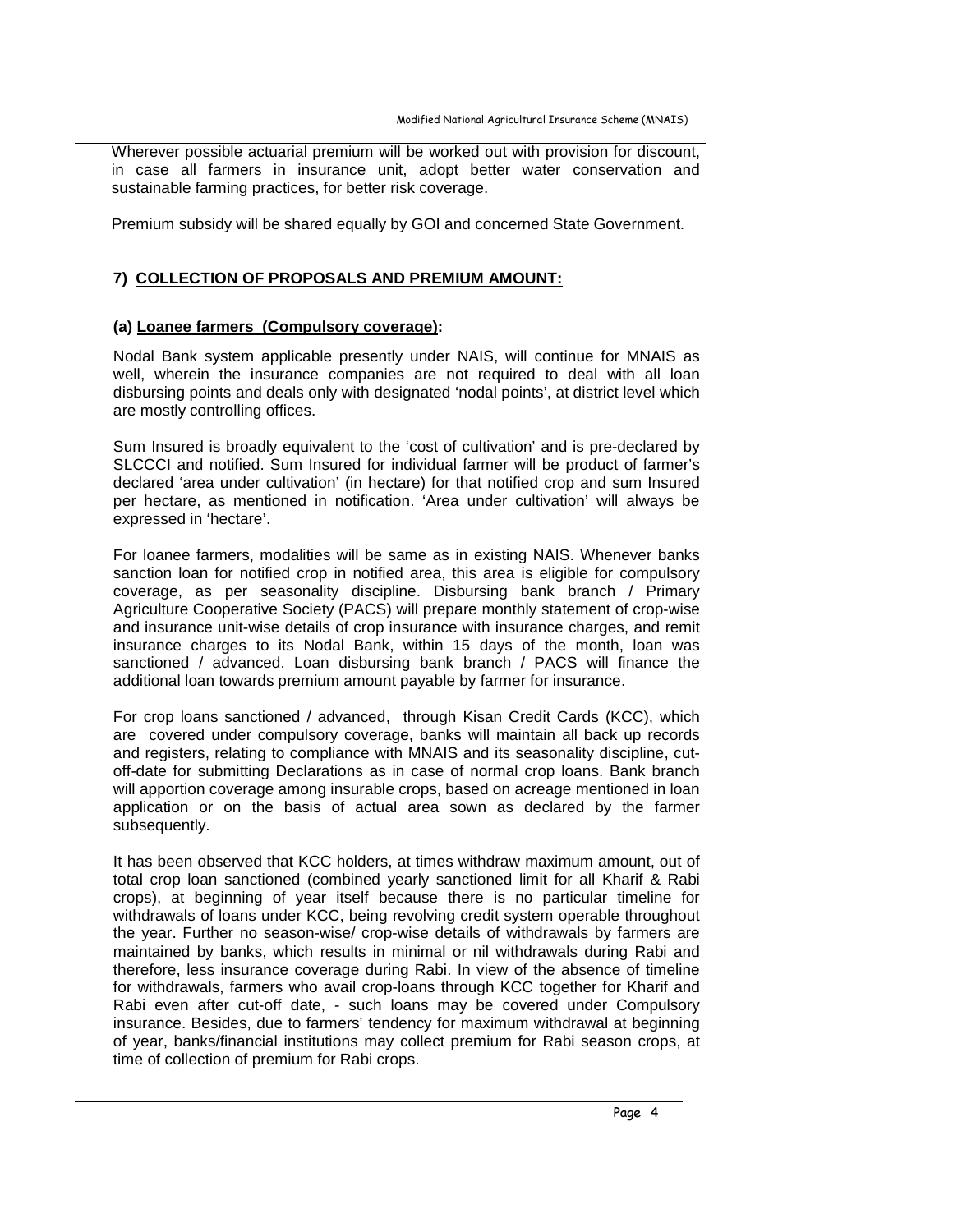Crop loans advanced against hypothecation of gold / ornaments are also eligible for compulsory coverage, subject to insurability of crop and seasonality discipline.

In case of loanee farmers, under compulsory component, sum insured will be at least equal to amount of crop loan sanctioned/advanced. However, farmers may opt for higher insured sum which may extend upto value of threshold yield. In such case farmers will be treated at par with non-loanee farmer and relevant cut-off-dates / seasonality for submitting proposals / declarations will apply, and sum insured is worked out by multiplying the Notional Threshold Yield (district / region / state level) of crop, with Minimum Support Price (MSP) of current year or previous year (if MSP for current year is not available) and in case of crops where MSP is not declared 'average farm gate price' maintained by Marketing Dept., will be adopted. Wherever value of Notional Threshold Yield is lower than loan amount per unit areas, higher of two will be the sum insured. Farmers can also opt for higher insured sum, equivalent to 150% of value of average yield (based on which Notional Threshold Yield is worked out), in which case farmer will not be entitled for premium subsidy for portion of sum insured, which exceeds either loan sanctioned / advanced or value of threshold yield.

Declaration formats to be submitted by Nodal banks will be different for Loanee farmers availing sum insured upto limit of amount of loan sanctioned/advanced and those loanee farmers availing higher limit of sum insured (value of threshold yield or 150% of value of average yield).

Nodal Branch, in turn, shall consolidate these statements from bank branches / PACS under its jurisdiction, and forward same to insurance company along with a bankers cheque / demand draft towards insurance premium, in accordance with cut off dates, as specified by SLCCCI for that particular crop and season.

# **(b) Non-loanee farmers (Optional coverage) through intermediaries:**

Farmers desirous of joining the Scheme will fill up Proposal Form of Scheme and submit same to nearest bank branch or authorised channel partners or insurance intermediaries of insurance company:

In case channel partner is a Bank, farmers will submit duly filled up proposal form with village branch of a Commercial Bank (CB) or Regional Rural Bank (RRB), or PACS (DCCB) with requisite insurance premium amount. Operating a bank account is essential for such cases. Branch/PACS officials will assist the farmers in completing insurance proposal form and provide necessary guidance. While accepting the proposal and premium, Branch / PACS will be responsible for varificatoin of sum insured and its limit, applicable premium rate, etc. Bank Branch / PACS will thereafter consolidate these particulars and send them to respective Nodal and Nodal Banks will, in turn, submit crop-wise and insurance unit-wise Crop Insurance Declarations in the prescribed format, along with the premium, within the stipulated time; to insurance company.

i) In case of any other authorized channel partner or insurance intermediaries, channel partner/intermediary willl act as guide and facilitator, advise of benefits and desirability of Scheme, guide farmers through procedures; collect requisite premium and remit individual / consolidated premium to insurance company, accompanied by individual proposal forms and summary details in Declarations / Listing sheet (MIS).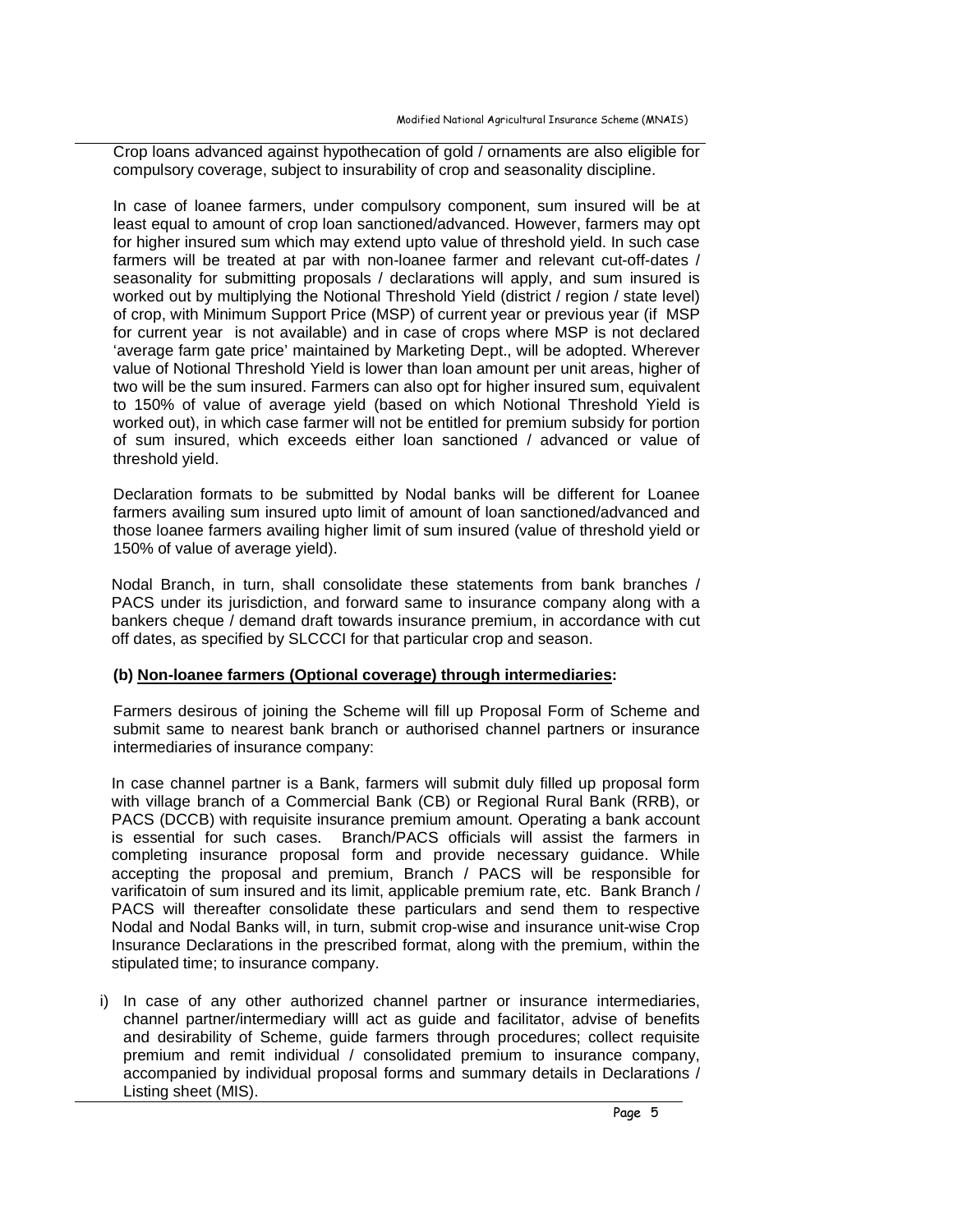ii) For farmers covered under the scheme on voluntary basis, sum insured is upto value of threshold yield (as calculated in case of loanee farmers), but if such farmers desire higher coverage, then coverage upto 100% value of threshold yield with normal premium subsidy; and coverage beyond 100% value of threshold yield and upto 150% value of average yield will be without premium subsidy.

#### **(c) Non-loanee farmers (Optional coverage) – Directly to Insurance companies:**

Non-Loanee farmer may submit insurance proposals personally / through post to insurance company with requisite premium. Non-loanee farmer can also avail insurance through 'on-line portal' of insurance company. However, it's mandatory that Non-Loanee farmers, personally submitting proposals to insurance company, should have insurable interest and submit necessary documentary evidence as proof, as decided by SLCCCI. Insurance companies retain the right to accept or reject insurance proposalin case proposal is incomplete, not accompanied by necessary documentary proof or insurance premium. It is also mandatory to hold Bank account in Service Area branch / designated bank branch, to receive crop insurance claims, if any.

#### **d) Option for change of crop name:**

Farmers covered, on voluntary basis, can buy insurance before actual sowing / planting, based on advance crop planning. However, for any reason if a farmer changes the crop planned earlier, he should intimate the change to insuranece company, within 30 days from cut-off-date for buying insurance, through financial institution / channel partner / insurance intermediary / direct; as the case may be, along with difference in premium payable, if any, accompanied by sowing certificate issued by concerned village / sub-district level official of the State. In case the premium paid was higher, insurance company will refund excess premium.

# **8) SEASONALITY DISCIPLINE:**

Broad seasonality discipline for Loanee and Non-Loanee farmers can be as under:

| <b>Activity</b>                         | <b>Kharif</b>           | Rabi                                  |
|-----------------------------------------|-------------------------|---------------------------------------|
| Loaning period (loan sanctioned)        | April to June/          | October to December                   |
| for Loanee farmers covered on           | July                    |                                       |
| Compulsory basis.                       |                         |                                       |
| Cut-off date for<br>0f<br>receipt       | 15 <sup>th</sup> June / | 31 <sup>st</sup> December             |
| Proposals of farmers covered on         | 15 <sup>th</sup> July   |                                       |
| Voluntary basis.                        |                         |                                       |
| Cut-off date for<br>0f<br>receipt       | 31 <sup>st</sup> July   | $\overline{31}$ <sup>st</sup> January |
| Declarations of Loanee farmers          |                         |                                       |
| covered on compulsory basis from        |                         |                                       |
| <b>Banks</b>                            |                         |                                       |
| Cut-off<br>0f<br>date<br>for<br>receipt | $31st$ July             | 31 <sup>st</sup> January              |
| Declarations of farmers covered on      |                         |                                       |
| <b>Voluntary basis from Banks</b>       |                         |                                       |
| Cut-off date for receipt of yield data  | Within a month          | Within a month from final             |
|                                         | from final              | harvest                               |
|                                         | harvest                 |                                       |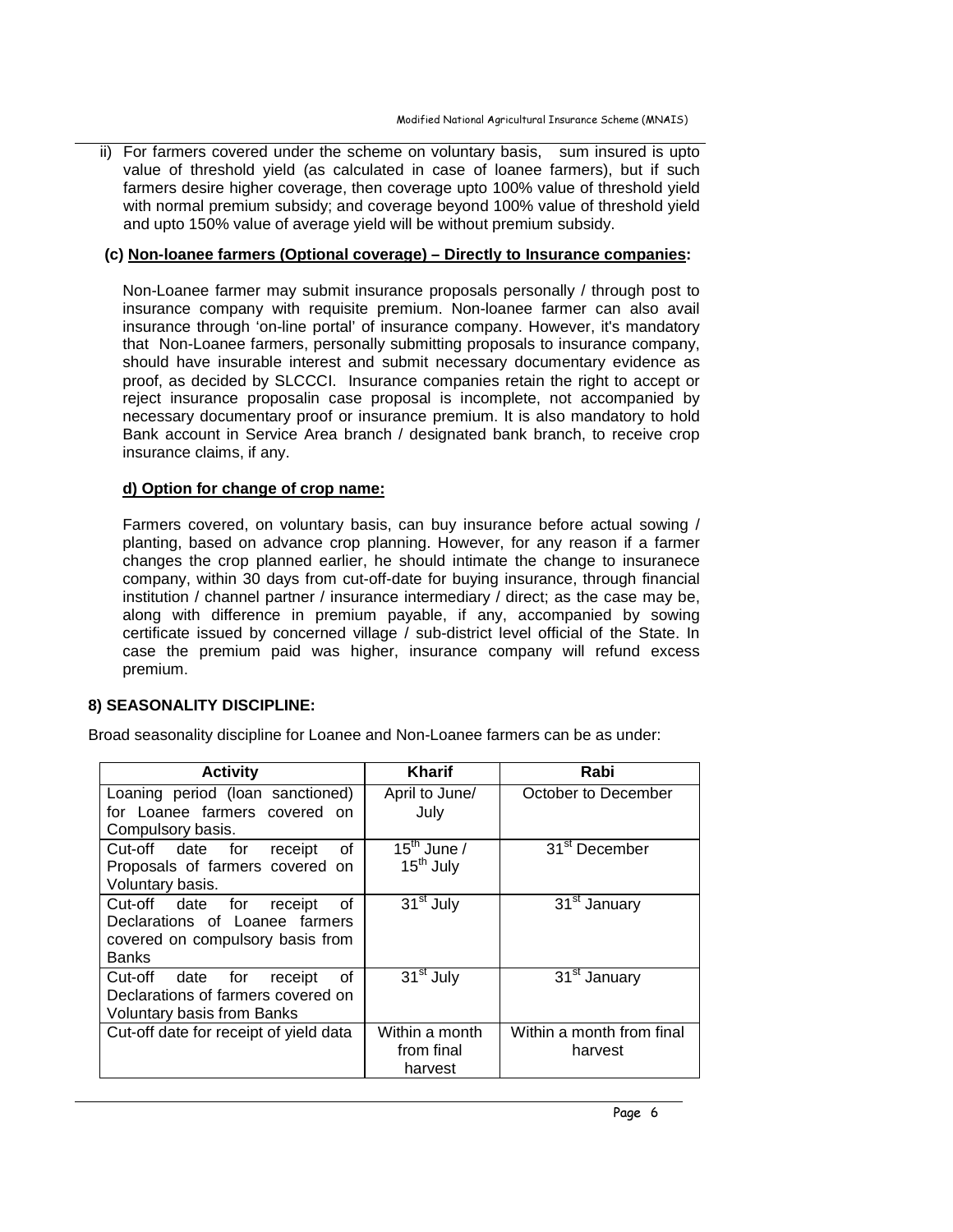In case of Kharif crops, cut off dates are fixed in such a way that these dates correspond to historical onset / coverage by the South-West Monsoon, and tentative schedule is as follows :-

Historical onset and coverage by South-West (SW) Monsoon and proposed cut-off dates for Kharif :

| S.  | <b>States</b>              | SW Monsoon                     | Proposed cut-off dates           |  |
|-----|----------------------------|--------------------------------|----------------------------------|--|
| No. |                            | coverage by                    |                                  |  |
| 1.  | Kerala & Tamil Nadu        | 1 <sup>st</sup> Week of June   | $15th$ June                      |  |
| 2.  | Pradesh,<br>Andhra         | $15^{\text{th}}$ June          | $30th$ June                      |  |
|     | Karnataka, Orissa, West    |                                |                                  |  |
|     | Bengal, North-Eastern      |                                |                                  |  |
|     | <b>States</b>              |                                |                                  |  |
| 3.  | Maharashtra,               | 3 <sup>rd</sup> week of June   | $30th$ June                      |  |
|     | Chhattesgarh,              |                                |                                  |  |
|     | Jharkhand, Bihar           |                                |                                  |  |
| 4.  | Gujarat, Madhya Pradesh,   | 4 <sup>th</sup> week of June   | 30 <sup>th</sup> June            |  |
|     | Uttar Pradesh, Uttranchal, |                                |                                  |  |
|     | <b>Himachal Pradesh</b>    |                                |                                  |  |
| 5.  | Rajasthan, Punjab,         | l 1 <sup>st</sup> week of July | $\overline{15}^{\text{th}}$ July |  |
|     | Haryana, Jammu<br>&        |                                |                                  |  |
|     | Kashmir                    |                                |                                  |  |

Formatted: Spanish (Spain-Modern Sort)

Further, in case of three crop / season pattern, a modified discipline keeping in mind the overall seasonality discipline prescribed above, will be adopted by State Level Coordination Committee on Crop Insurance (SLCCCI).

# **Note:**

**(a) Loanee Farmer:** 'Area under cultivation' for notified crop as already declared by farmer in 'Loan Application' while applying for loan, which forms basis for fixing "Maximum Borrowing Limit (MBL)" by lending bank.

**(b) Non-Loanee farmer:** Farmer will declare 'acreage under cultivation' for each notified crop in Insurance proposal form.

**(c) Seasonality to be fixed by SLCCCI:** Keeping in mind specialty and catastrophic nature of crop insurance, SLCCCI shall fix seasonality in such a way that it doesn't encourage adverse selection or moral hazards.

# **9). LOSS ASSESSMENT AND PAYMENT OF CLAIMS/IDMENITY:**

#### **WIDE SPREAD CALAMITIES:**

(i) **Based on season end yield**: The Scheme operates on basis of 'Area Approach' i.e., Defined Areas for each notified crop for widespread calamities and insurance unit is Village/Village Panchayat or any other equivalent unit for major crops and for other crops it may be a unit of size in between Village Panchayat to Taluka, to be decided by the State/UT Government

State Government/UT Department authorised by SLCCCI will plan and conduct requisite number of CCEs for all notified crops in notified insurance units, in order to assess crop yield.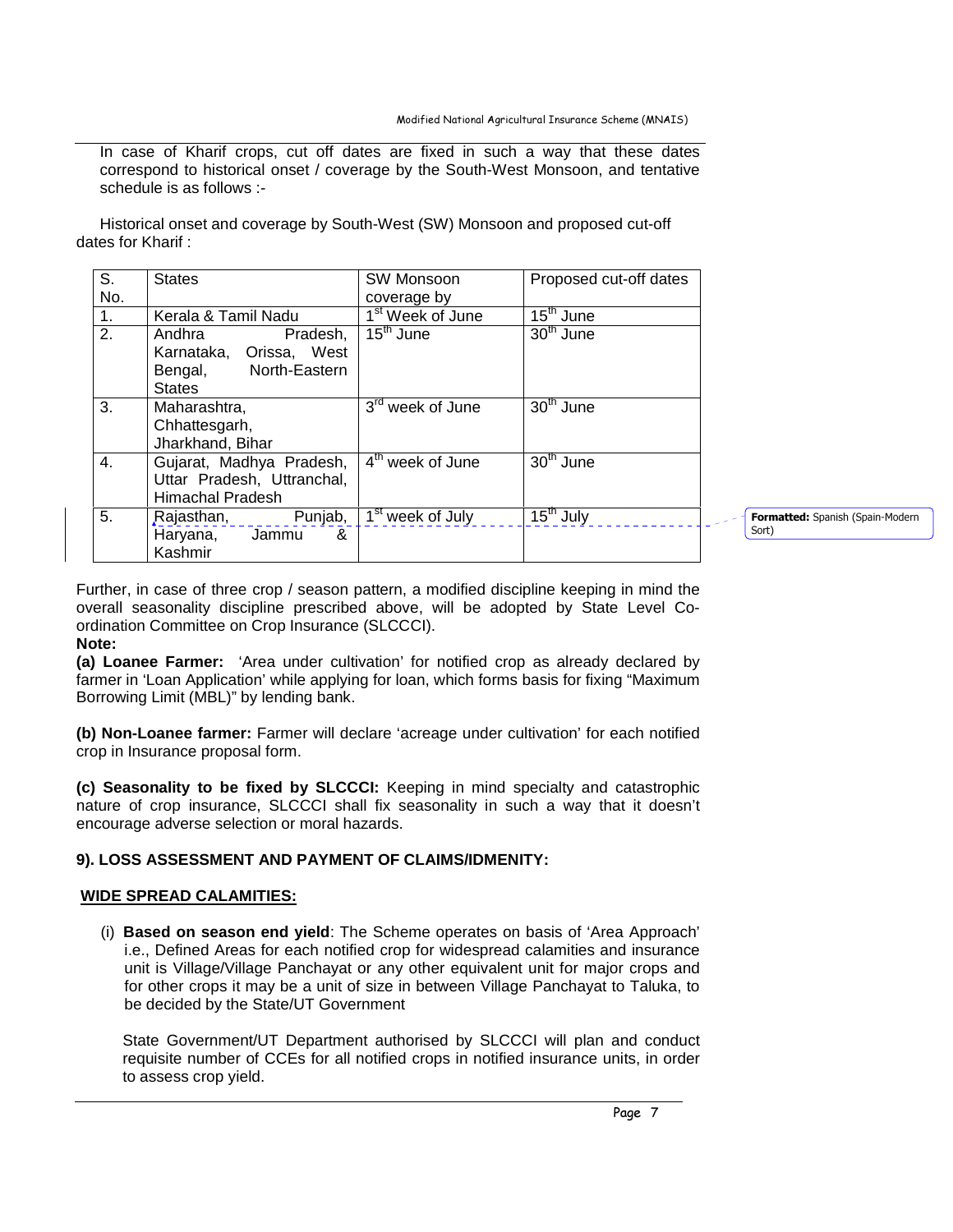| below:    | <u>o o monitor dindontalioni por dint diodi ipor oropi on a onding occio; do marcatod</u> |                             |  |  |  |
|-----------|-------------------------------------------------------------------------------------------|-----------------------------|--|--|--|
| S.        | <b>Insurance Unit</b>                                                                     | Minimum sample size of CCEs |  |  |  |
| <b>No</b> |                                                                                           |                             |  |  |  |
| 1.        | <b>District</b>                                                                           | 24                          |  |  |  |
| 2.        | Taluka / Tehsil / Block                                                                   | 16                          |  |  |  |
| 3.        | Mandal / Phirka / Revenue Circle /                                                        | 10                          |  |  |  |
|           | Hobli or any other equivalent unit                                                        |                             |  |  |  |
| 4.        | <b>Village Panchayat</b>                                                                  | 08                          |  |  |  |

CCEs shall be undertaken per unit area /per crop, on a sliding scale, as indicated

However, a Technical Advisory Committee (TAC) comprising representatives from Indian Agricultural Statistical Research Institute (IASRI), National Sample Survey Organisation (NSSO), Ministry of Agriculture (GOI) and insurance company can review sample size of CCEs from time to time. TAC can also review any other technical matters related to conduct of CCEs and timely submission of yield data. In instances where required number of CCEs could not be conducted due to nonavailability of adequate cropped area, yield data for such units can be generated by Insurance company in consultation with State Government using methods, such as clubbing with neighbouring / contagious units, adopting yield of next higher unit, yield data generated by correction / correlation factor with next higher unit, etc.

Alternative yield assessment techniques, such as satellite imagery, agrometeorological and econo-metric and a combination of such techniques, etc. can be explored and adopted after establishing reasonable level of standardization. GOI may authorize Agriculture Insurance Company of India (AIC) to run a dedicated pilot for this purpose using technology available from Indian Space Research Organization (ISRO) / Department of Science & Technology (DST) and Private sector remote sensing agencies.

State Government will permit insurance company(ies) to co-observe / witness CCEs as considered relevant by insurance companies. Moreover State Government Department overseeing conduct of CCEs will submit yield data as per cut-off date decided by SLCCCI, along with results of individual CCEs. Yield data will be furnished to Insurance company by State Government / UT, in accordance with the cut-off dates fixed, and crops and areas notified, based on total number of CCEs (not less than minimum sample size prescribed) being conducted.

State Government/ UT will maintain single series of CCEs and resultant yield estimates, both for Crop Production estimates and Crop Insurance. Planning and supervision for all CCEs by State Government will be of same order as that of General Crop Estimation Surveys (GCES).

State shall strengthen audit process of CCE conduct, with necessary checks and balances. Audio/Video-recording of CCEs can be experimented, besides other process.

# **Claim Formula:**

If 'Actual Yield' (AY) per hectare of insured crop for insurance unit (calculated on basis of requisite number of CCEs) in insured season, falls short of specified 'Threshold Yield' (TY), all insured farmers growing that crop in defined area are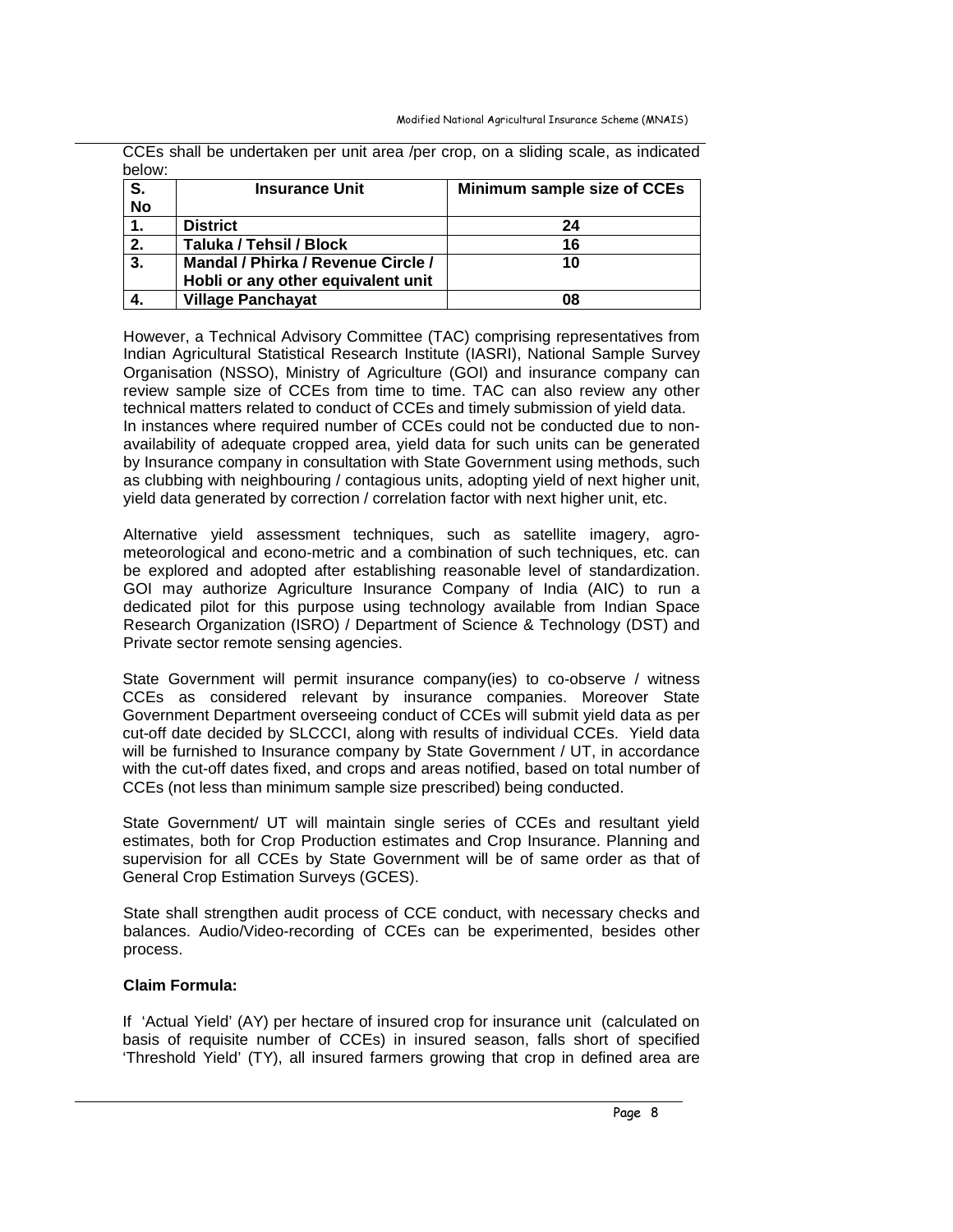deemed to have suffered shortfall in yield of similar magnitude. MNAIS seeks to provide coverage against such contingency.

'Claim' shall be calculated as per the following formula:

# **( Threshold Yield - Actual Yield) X Sum Insured Threshold Yield**

Where,

 Threshold yield for a crop in a notified insurance unit, is the average of past seven years (excluding calamity year(s) as notified by State Government/UT) multiplied by applicable indemnity level for that crop.

And

Indemnity level is 90%, 80% & 70% corresponding to Low Risk, Medium Risk & High Risk areas which is notified by State Govt./UT for a particular crop at a particular level (sub-district / district / region). Insurance company shall decide applicable indemnity level based on risk categorization, and methodology shall be made available to GOI.

#### **Illustration:**

In table below, assumed yield of wheat for the last 7 years is given for insurance unit area of "X".

| Year           | 2003- | 2004- | 2005- | 2006- | 2007- | 2008- | 2009- |
|----------------|-------|-------|-------|-------|-------|-------|-------|
|                | 04    | 05    | 06    | 07    | 08    | 09    | 10    |
| Yield in kg/ha | 4500  | 3750  | 2000  | 4250  | 1800  | 4300  | 1750  |

The years of 2005-06, 2007-08 and 2009-10 were declared natural calamity years. Total of yields of 7 years is 22350 kd/ha and that of 2 bad calamity years is 3550 kg/ha i.e. (1800+1750). Therefore according to provision, average of past seven years excluding maximum 2 calamity years will be (22350–3550=18800/5) i.e. 3760 kg/ha. Hence, threshold yield at 90%, 80% and 70% of indemnity levels will be 3384 kg/ha, 3008 kg/ha and 2632 kg/ha respectively.

# **(ii) On-Account Payment of Claims due to Mid-Season Adversity:**

 In case of adverse seasonal conditions during crop season viz. floods, prolonged dry spells, severe drought etc, insurance companies in consultation with concerned State Government/UT based on agro meteorological data/ satellite imagery or any other proxy indicator will decide about crops/ areas for which on account payment will be made, not exceeding 25% of likely claims. Appraisal of mid-season adversity and quantum of on-account payment will be established jointly by Government of India/concerned State Government/UT and insurance company(ies). On account payment will be implemented only in states where such proxy indicators can be established and will be considered for payment, only if the expected yield during the season is less than 50% of normal yield.

In such an instance, insurance company based on declarations received from banks or insurance proposals, received from other authorized agencies or directly from farmers for such crops and areas affected by adverse season; shall work out likely claims which will occur based on end of season yield assessment, and will release claim upto 25% of likely claims, in advance to farmers through nodal banks subject to adjustment against claims assessed on yield basis i.e. in case end of season yield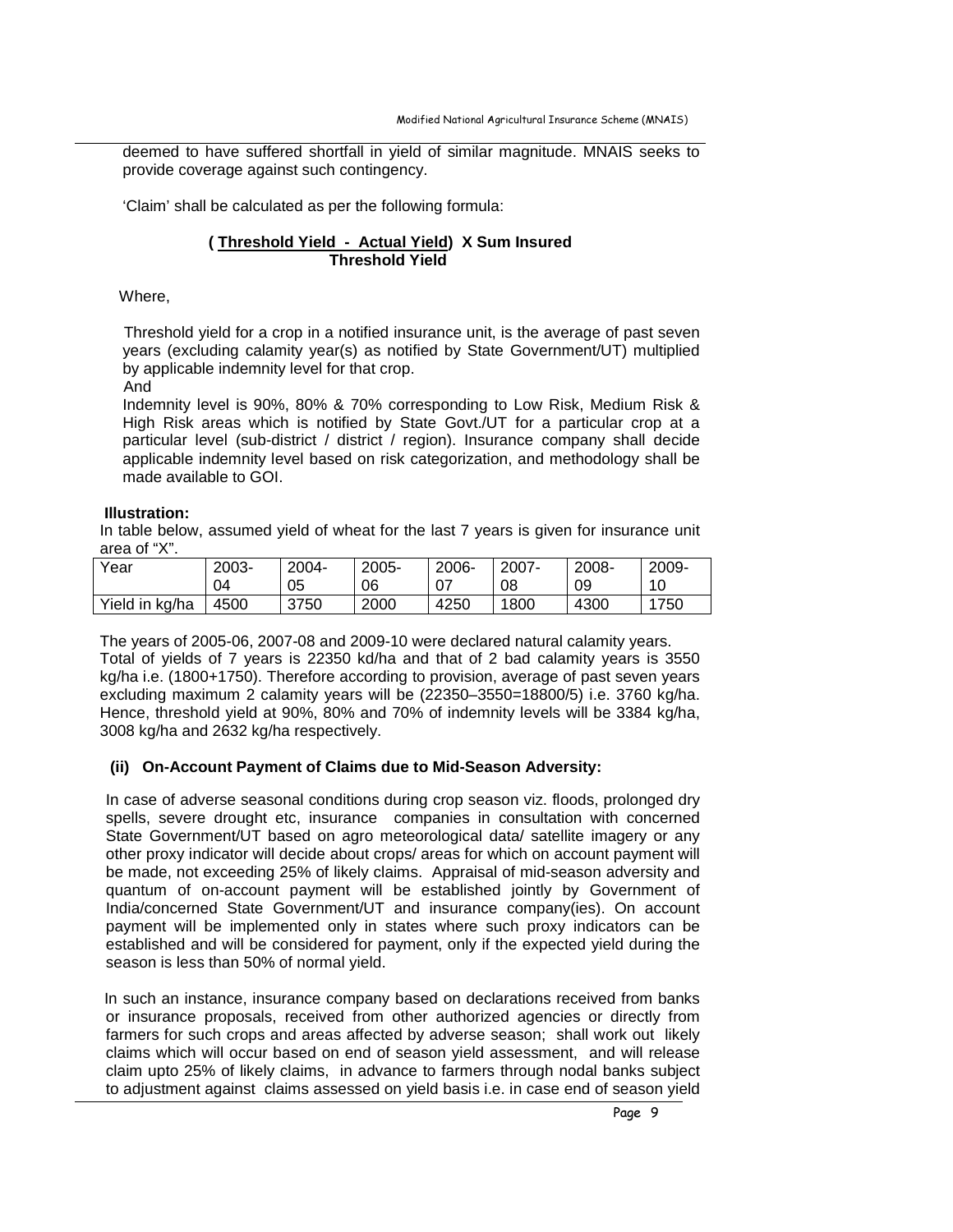based claims works out to be higher, then difference of claim would be payable and in case end of the season claim based on yield happens to be lower, then the insurance company reserves the right to recover excess claims so paid to farmers.

#### **Illustration:**

District 'A' has been affected by floods having 100 insurance units under Crop 'X". Out of which 50 insurance units were severely affected and as per the weather indicators / agro-met data, it has been assessed that 30 insurance units could have yield loss of more than 50% (compared to the normal yield). Out of these 30 insurance units, estimated yield loss for 5 units is 80% (Category-I), for another 10 units, it is 70% (Category-II) and remaining 15 units, it is 60% (Category-III) of normal yield, due to which likely yield may be in range of 20%, 30% and 40%. As per declarations received, if sum insured for notified areas in Category-I, Category-II and Category-III is Rs. 1 crore, Rs. 2 crore, and Rs 3 crore, respectively, then likely final claims will be Rs. 80 lakh, 140 lakh and 180 lakh respectively. Hence on-account claims upto 25% will be Rs. 20 lakh, 35 lakh and 45 lakh, which will be released during the season.

#### **(ii) Prevented Sowing / Planting Claims:**

Due to non receipt of sufficient rainfall or excess rainfall or other weather adversities, farmers in one insurance unit may not be in a position to either sow or transplant crop or grow crop (failed at an early stage). When this incidence is widespread i.e. majority of area in one insurance unit remains unsown / failed sowing, (say, more than 75% of normal area) or as decided for various crops by SLCCCI at time of notification, then insurance company based on weather / rainfall position in insurance unit, as issued by concerned office of IMD during the season, and acreage-sown particulars received from State Government; will decide extent of claims to be paid . In case of non availability of IMD stations at a location or else non availability of IMD data on certain days, other authentic weather stations / rain gauge stations by State Government/ autonomous bodies / agriculture universities / private agencies as approved by SLCCCI can also be considered for purpose of measuring weather / rainfall.

GOI and State Government will arrange for weather / rainfall data from IMD / Other autonomous / government bodies, to insurance company, while data from private data providers will be arranged by insurance company. Area sown particulars will also be provided by State Government/UT, within one month after end of normal sowing season.

Rainfall requirement for sowing a crop differs from crop to crop. Similarly, the quantum of inputs used before sowing (land preparation, seed fertilizer etc) varies from crop to crop. Insurance company in consultation with SLCCCI will assess extent of claims payable based on the weather / rainfall position, crop, acreage planted etc. and in any case maximum claims payable will be restricted to 25% of sum-insured. Having become eligible for prevented / failed sowing, insurance cover is automatically terminated. Process of determining prevented / failed sowing being automated, farmers need not lodge any claim for prevented / failed sowing.

#### **Illustration:**

District 'B' with 100 insurance units has been affected by dry-spell, consequently about 80% of the area could not be sown in about 50 insurance units for groundnut crop, where per hectare sum insured is Rs. 20,000. As per SLCCCI slab of payment for prevented sowing, is say, 75% and benefit payable is: sum insured X 75% X 25%,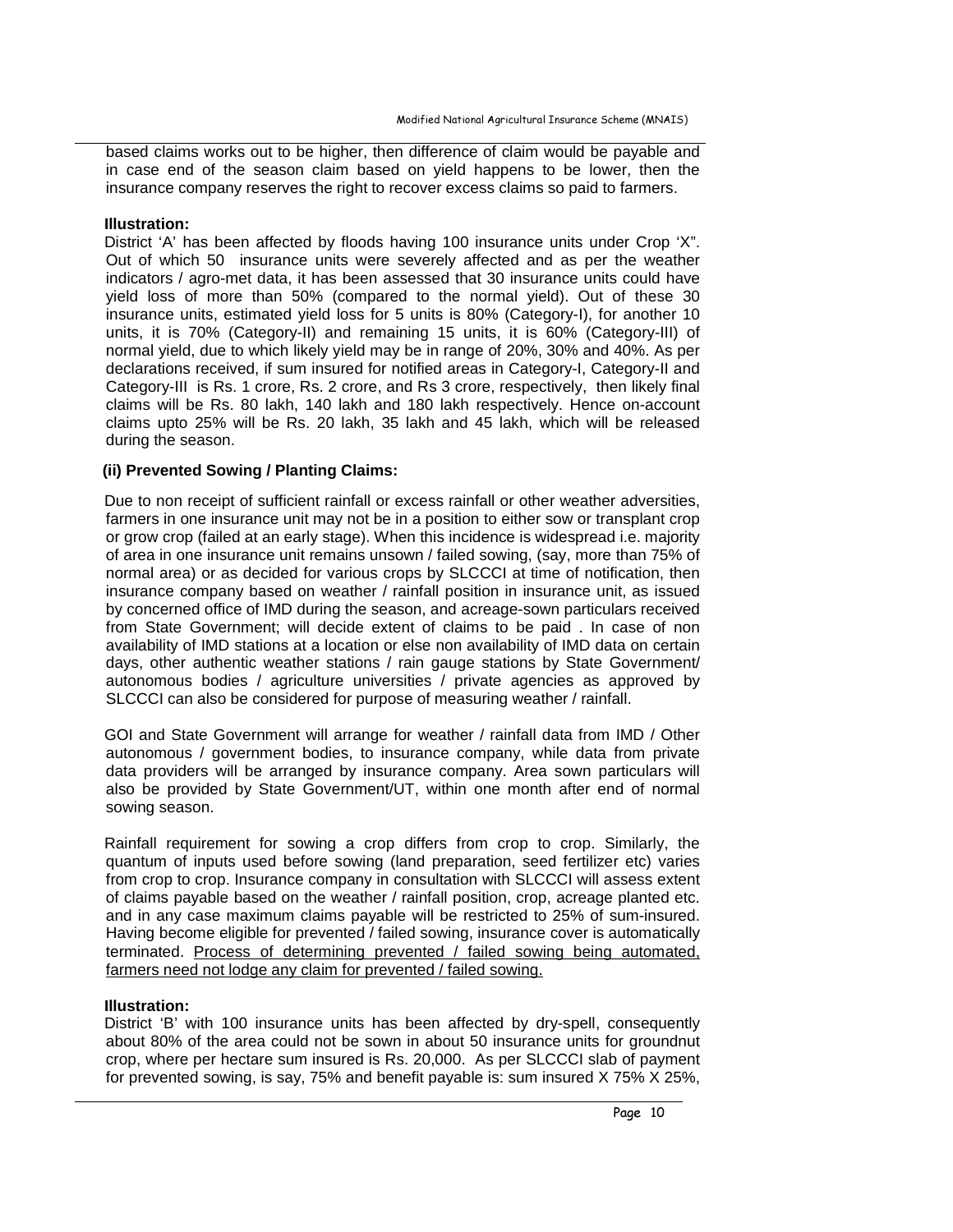which on a sum insured of Rs. 20,000 works out to Rs. 3,750. In case of failed sowing, if SLCCCI slab is 100%, benefit payable is: sum insured X 100% X 25%, which on sum insured of Rs. 20,000 works out to Rs. 5,000.

#### **(iii) Post-Harvest Losses:**

In case of occurrence of specified peril of cyclone in coastal areas (as notified by State Government) resulting in damage to harvested crop lying in field in 'cut & spread' condition, insured farmer has to lodge a written claim intimation in standard format to the insurance company through Nodal Bank/Intermediary or direct within 48 hours of occurrence of event. This coverage is available only upto maximum period of two weeks (14 days) from harvesting. Harvested crop bundled and heaped at a place before threshing is beyond coverage under post harvest losses.

Assessment of damage will be on individual plot basis. Insurance company will nominate an authorised loss assessor who will visit the field and assess damage and submit report to insurance company. Services of local officials of Bank and Agriculture / Revenue authorities, may be utilised for this purpose by insurance company.

Based on report submitted by loss assessor, insurance company will arrive at claim payable and loss as a percentage of sum insured. Claim payable will be higher of area approach based claim and claim assessed for post harvest losses.

#### **Illustration:**

As against a sum insured of Rs. 50,000, post harvest losses are assessed at 50%, i.e. Rs. 25,000, and subsequent claims estimated based on 'area approach', are Rs. 30,000. In such case the farmer will be paid Rs. 30,000 as claim. In case post harvest loss claim is paid immediately, balance claim estimated based on 'area approach' of Rs. 5,000 (being the difference between the two estimates) will be paid at time of payment of 'area approach' claims. In any case total claim will not exceed sum insured.

# **(B) LOCALIZED RISKS:**

Insured farmers who experience crop losses due to occurrence of localised perils / calamities, as notified by SLCCCI in the insurance unit(s) for the purpose, will give immediate notice (in standard format) to insurance company through concerned financial institution /channel partner or directly, within 48 hours along with particulars of crop insured and extent and cause of damage. On receipt of loss intimation, insurance company shall depute Loss assessors (authorised loss assessors or technical personnel of the company) to area for assessment of crop loss. District Revenue administration and Agriculture Department shall assist insurance company in assessing extent of crop loss. Localized calamities for this purpose, are **hailstorm and landslide**.

Cost of inputs incurred until time of occurrence of peril, and expected loss in final yield due to peril, will form basis for loss assessment. In case claims settled under localised claims are less than 'area approach' claims, only balance claims shall be paid to insured. However, if claims settled under localized calamities are higher than widespread calamity based claims, farmer is not required to refund balance claim.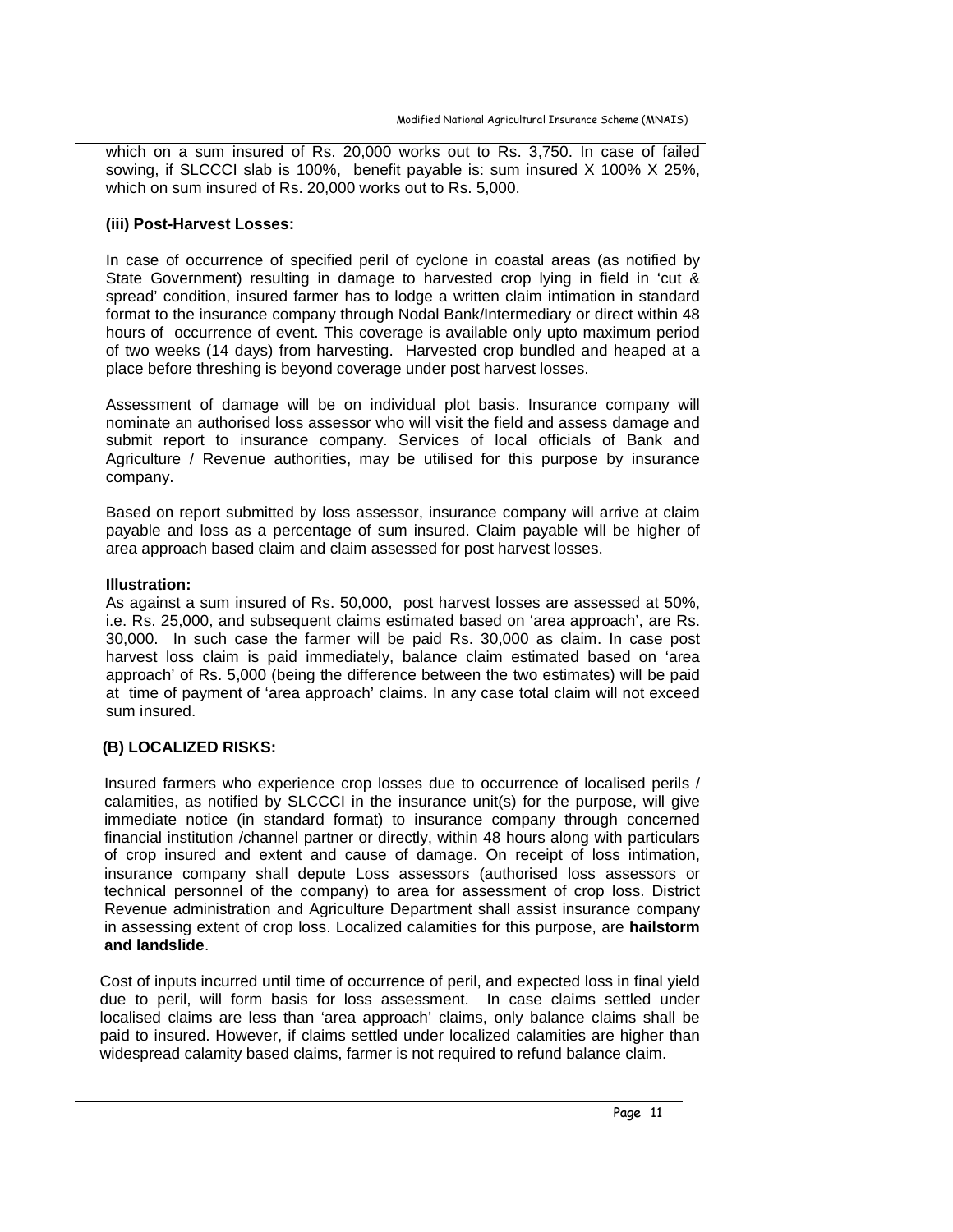#### **Illustration:**

As against a sum insured of Rs. 30,000, loss due to operation of hailstorm is assessed at 40%, i.e. Rs. 12,000, and subsequent claim estimated based on 'area approach', is Rs. 18,000. In such case the farmer will receive a total claim of Rs. 18,000. In case loss, due to operation of localized calamities, Rs.12000/- is paid immediately and the balance claim of Rs. 6,000 (being the difference between two estimates) will be paid at the time of payment of 'area approach' claims. In any case the total claim shall not exceed sum insured.

# **(C). PROCEDURE OF SETTLEMENT OF CLAIMS:**

- a) Upfront premium subsidy from Government of India and concerned State Government/UT, should have been received in full for the season, by insurance company to enable to settle the claim.
- b) In case of widespread calamity (end of season claims ), once yield data is received from State Government as per the cut-off-dates decided, claims will be worked out as per Declarations received from banks / channel partners / insurance intermediaries for each notified area and claims will be approved by Competent Authority of Insurance company.
- c) In case of farmers covered on compulsory basis, claim cheques along with claim particulars will be released to individual nodal banks and banks, at grass root level, will credit accounts of individual farmers and display particulars of beneficiaries on notice board.
- d) In case of farmers covered on voluntary basis, claim cheques in name of the insured farmers will be dispatched, either to individual farmers or routed through concerned channel partner for onward transmission on submission of advance discharge voucher by farmer.
- e) In case of claims of claims under prevented / failed sowing, localized calamity, post harvest losses; insurance company will get claims approved by their competent authority after assessment and shall release the claims as given in ( c) and (d) above.
- f) Insurance company shall take all necessary steps to take appropriate reinsurance cover for their portfolio in order to safeguard insuree's interests. In case premium to claims ratio exceeds 1:5 and insurance company fails to get appropriate cover, GOI will provide protection to insurance company. For this purpose, Catastrophic Fund at national level will be set up which would be contributed by Centre and State Governments on 50:50 basis and overall loss exceeding 500% of gross premium will be met out of this fund.
- g) Disputed claims / sub-standard claims, if any will be referred through SLCCCI to GOI for consideration by insurance company; and decision of GOI in case of any interpretation of provisions of scheme or disputes will be binding on State Govt. / Insurance Company / Banks and the farmers.

# **10. IMPORTANT CONDITIONS/CLAUSES APPLICABLE FOR COVERAGE OF RISK:**

- (a) Insurance companies should have received the premium for coverage either from bank, channel partner, insurance intermediary or directly. Any loss in transit due to negligence by these agencies or non remittance of premium by these agencies, insurance company is not liable for payment of claims.
- (b) In case of any substantial misreporting by nodal bank /branch in case of compulsory farmers coverage, concerned bank only shall be liable for such misreporting.
- (c) Banks shall display list of beneficiary farmers with claim amount (who are eligible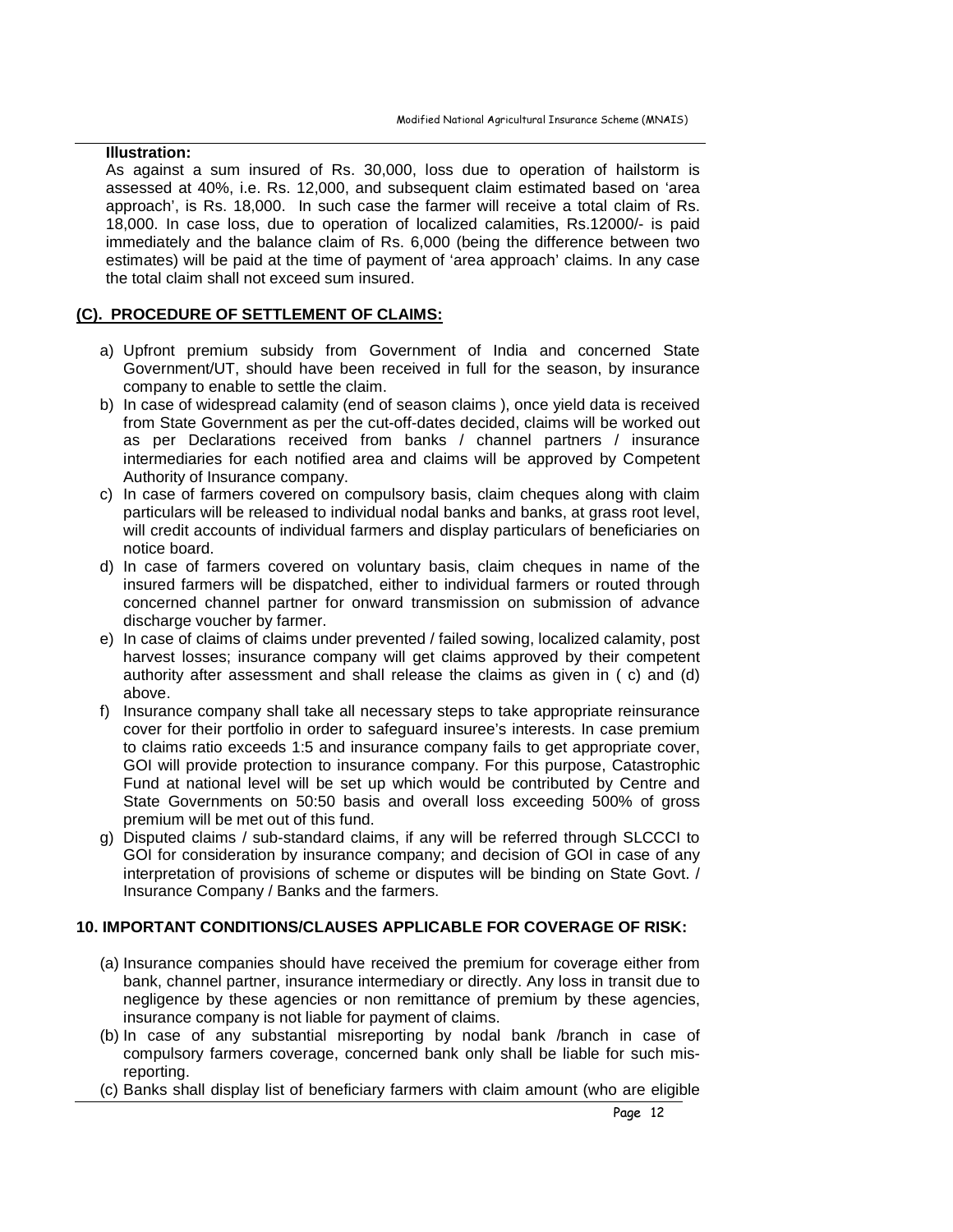for claims) at village panchayat office.

- (d) Insurance company will have discretion to accept or reject any risk of an insurance unit(s) for any crop(s) considering prevailing agricultural situation. Mere sanctioning / disbursement of crop loans and submission of proposals/ declarations and remittance of premium by farmer / bank, without explicit intent to raise the crop, does not constitute acceptance of risk by insurance company.
- (e) In event of near total crop failure during early or mid season affecting entire insurance unit, insurance company shall adopt a graded scale indemnity settlement restricting indemnity to proportion of input cost upto that stage. Graded scale shall be worked out by insurance company in consultation with State Government. Wherever necessary, services of expert agencies may be availed, by insurance companies for arriving at graded scale of payment.
- (f) Insurance company, if deemed necessary, will investigate coverage on its own or by an agency appointed for the purpose and may utilize technologies, including satellite imagery for identification of anomalies in crop insurance coverage vis-à-vis actual field conditions. Upon identification of adverse phenomenon based on such investigation, insurance company has the right to scale down sum insured. In such cases no refund of premium paid by farmers shall be made by insurance company.

#### **11. COMMISSION & BANK SERVICE CHARGES:**

Rural agents and others who are engaged in procuring and servicing business of farmers may be paid appropriate commission as decided by implementing agency, subject to cap prescribed by IRDA regulations. Servicing banks are allowed, 2.5% of gross premium as service charges.

#### **12. SERVICE TAX:**

MNAIS is a replacement scheme of NAIS, and hence exempted from Service Tax at par with NAIS.

# **13. ROLES OF VARIOUS AGENCIES:**

For successful implementation and administration of Scheme, roles of various Agencies/Institutions/Government Departments/ Committees are spelt out herein.

#### **A. GOVERNMENT OF INDIA**

- (a) Coordination with the State Government for giving their "**CONSENT**" for implementation of pilot MNAIS and issue necessary directives from time to time for overall and effective implementation including selection of districts in which pilot MNAIS is be implemented, in consultation with States.
- (b) Issue directives to Banks through "Reserve Bank of India (RBI)" and "National Bank for Agriculture and Rural Development (NABARD)", for smooth and effective implementation of terms and conditions of pilot MNAIS and its operational modalities.
- (c) Directions to IMD to facilitate providing of weather data on near real-time basis to insurance company.
- (d) Release premium subsidy to insurance company at beginning of crop season on basis of progress of previous year, taking into account fair estimates submitted by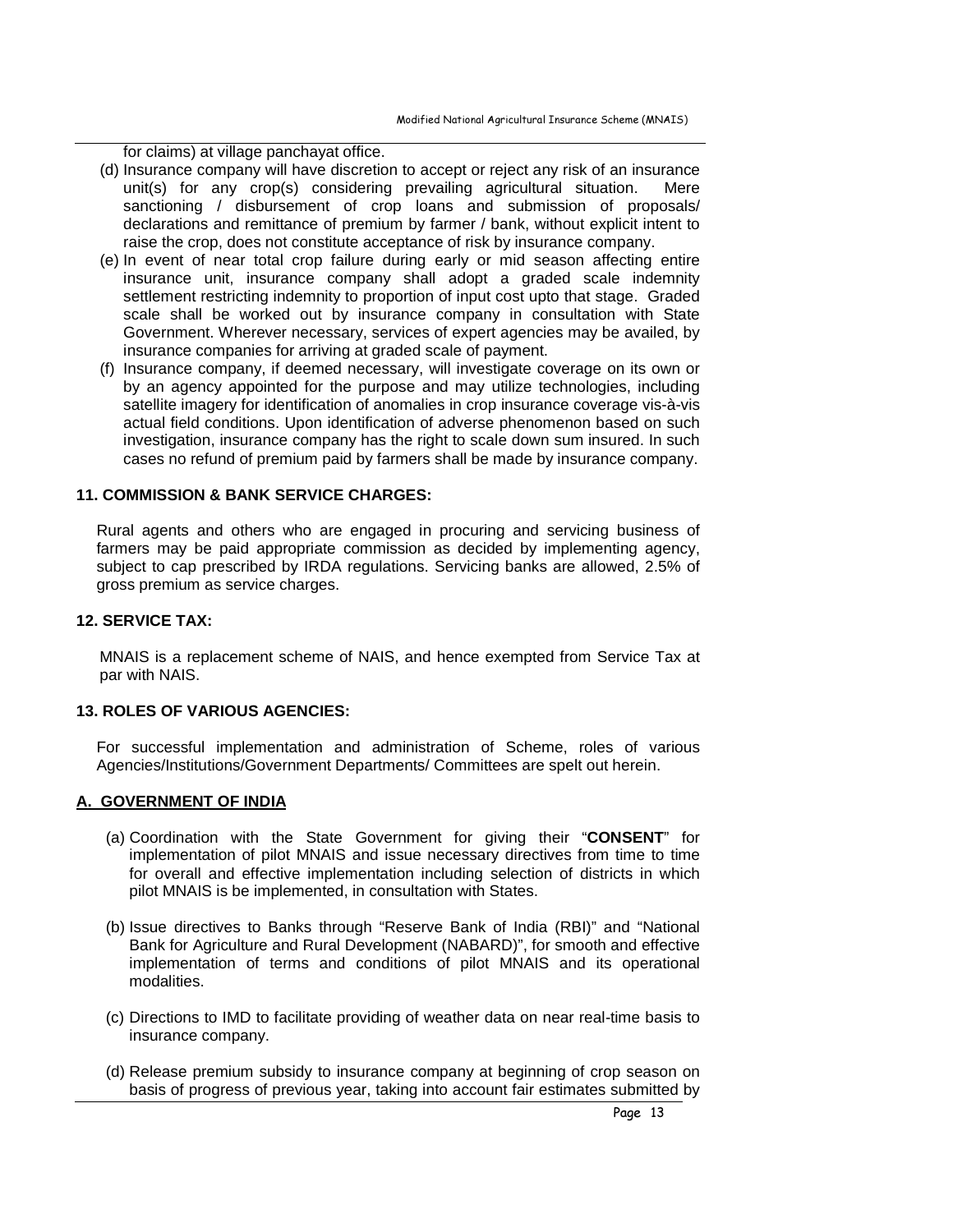insurance company, and settle balance of actual premium subsidy for the season, based on submission of season-end premium & subsidy figures by insurance company, to enable the company to release claims to beneficiary farmers.

- (e) Call for review reports from insurance company, as and when required, and also consider modifications/improvements recommended.
- (f) Create extensive awareness and publicity of pilot MNAIS amongst farming community.
- (g) Conduct review of pilot MNAIS at end of Kharif 2012, to take decision on extension of Pilot MNAIS.
- (h) Constitute a National Level Technical Body/Committee to monitor implementation of MNAIS including methodology for calculation of premium, Benchmarking of product and other matter/directives to insurance companies.
- (i) Interpretation of any provisions of scheme and decision on any dispute in settlement of claims.

# **(B). STATE GOVERNMENT / UNION TERRITORY ADMINISTRATION:**

- (a) Give its "CONSENT" for implementation pilot MNAIS in writing to GOI and AIC.
- (b) Authorize SLCCCI to oversee implementation of pilot MNAIS on its behalf, in addition to NAIS. Existing composition of SLCCCI may be augmented suitably. In States/UTs not implementing NAIS at present, SLCCCI should be constituted.
- (c) Issue necessary directives to all agencies / institutions / government departments/ committees involved in implementation of pilot MNAIS, conveying its acceptance; authorization/constitution of SLCCCI to act on its behalf; and acceptance of provisions of pilot MNAIS and operational modalities.
- (d) Furnish in advance insurance unit-wise (or of higher unit, if unit level data not available) yield data of immediate past 10 years for all crops to be notified under pilot MNAIS to insurance companies.
- (e) Notify Village Panchayat or other equivalent units for major crops. It may be a unit of size in between Village Panchayat to taluka / block, for other crops to be decided by State/UT.
- (f) Issue Notification at least one month in advance of season and circulate it to all concerned before every crop season. Notification of the State Government may essentially contain following information:
- (i) Crops and insurance units notified in various districts.
- (ii) Premium rates, and subsidy, as applicable for various crops.
- (iii) Seasonality discipline for various activities.
- (iv) Calamity year, if any to be excluded for calculation of threshold yield, etc.(up to maximum 2 years out of last 7 years)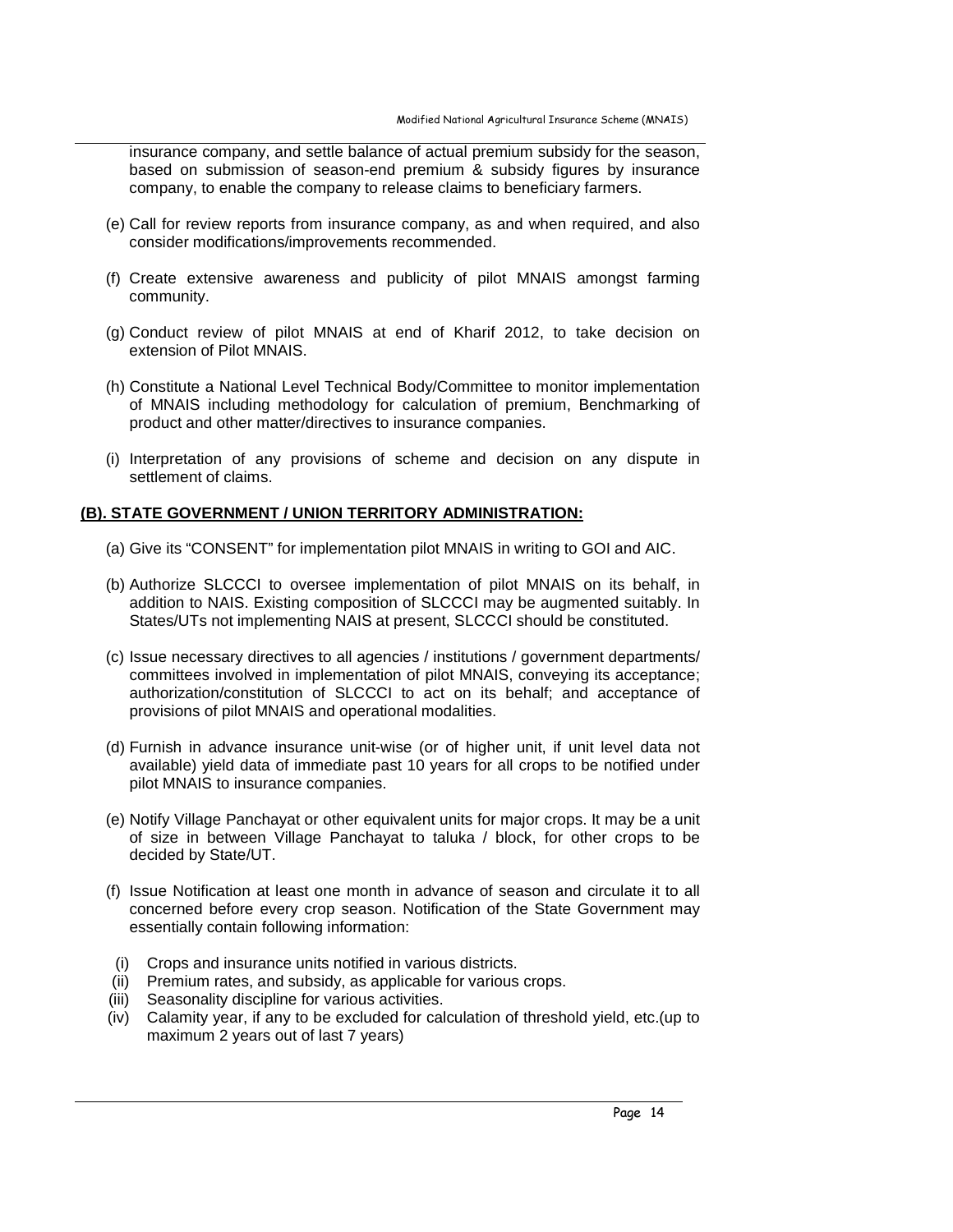- (g) Issuance of necessary directives to Regional Meteorological Centres of IMD and other government / quasi government agencies for supplying weather data on real-time basis to insurance company.
- (h) Facilitate providing of necessary agronomic inputs from Directorate of Agriculture and State Agricultural University to Implementing Agencies, as necessary for working out scales of payment under various exigencies covered under pilot MNAIS.
- (i) Pay its contribution of projected Premium Subsidy to insurance companies, in beginning of every crop season, based on fair estimates submitted by them, and settle balance of actual premium subsidy for season as soon as final figures are submitted by insurance company.
- (j) Create extensive awareness and publicity of pilot MNAIS amongst farming community through agriculture and extension Departments to maximize coverage of non-loanee farmers.
- (k) Release contribution to Corpus Fund as per scale and dates fixed by GOI.
- (l) Submission of yield data, and acreage sown particulars for all notified crops and insurance units to insurance company in standard format within stipulated date.
- (m)Assist insurance company, through District administration, for assessment of crop loss of individual insured farmers, due to operation of localised perils and also assist in post harvest losses.
- (n) Allow insurance company to co-observe and witness CCEs, and permit them to access various records at grass root / district / state level. State shall strengthen audit process of conducting CCE with necessary checks and balances. Audio/Video-recording of CCEs can be experimented besides other process to ensure accuracy of CCE.
- (o) Monitoring of implementation of pilot MNAIS by existing District Level Monitoring Committee (DLMC), headed by District Magistrate (under NAIS). By providing fortnightly crop condition reports and periodical reports on seasonal weather conditions, loans disbursed extent of area cultivated, etc. to insurance company. DLMC shall also monitor conduct of CCEs in districts.

# **(C) BANKS**

For purpose of pilot MNAIS, scheduled banking institutions engaged in disbursing Seasonal Agricultural Operations (SAO) loans as per relevant guidelines of NABARD / RBI will be reckoned as Banks.

- (a) All banks will continue with existing system of Nodal Bank-Branches under "National Agricultural Insurance Scheme (NAIS)" to service pilot MNAIS. In States not implementing NAIS, Nodal Bank-Branches system shall be created by banks in consultation with insurance companies.
	- (i) The Nodal Bank-Branches of each bank would act as the dealing point for its subordinate branches / PACS within its jurisdictional area. These Nodal Bank-Branches and their jurisdictional area shall be designated by the Head / Controlling Office of the bank, and informed to the Insurance Company.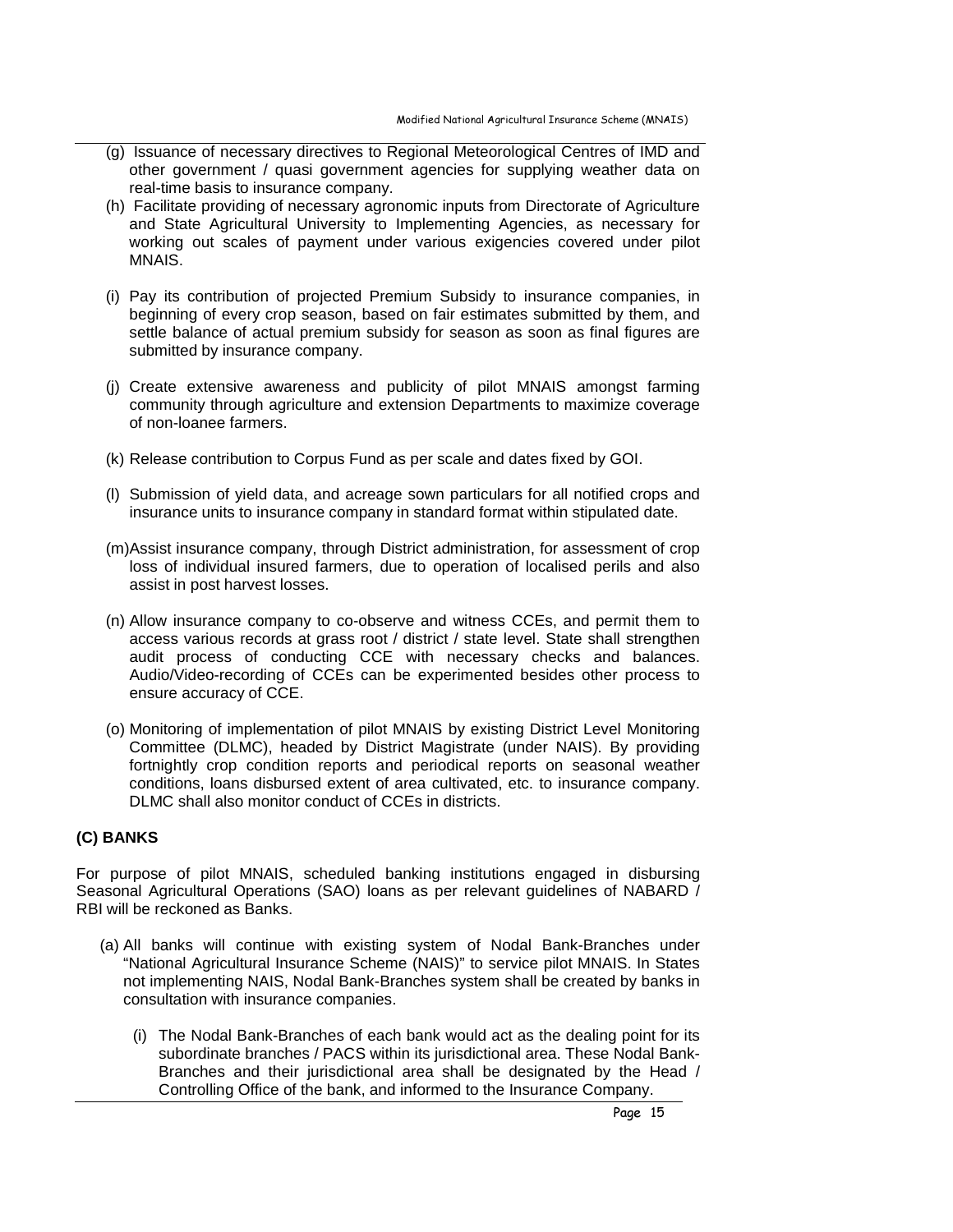- (ii) Commercial Banks will consider designating Nodal Bank-Branches at District level. Preferably, controlling branch in that area may be designated as Nodal Bank.
- (iii) Cooperative Banks may designate District Central Cooperative Banks (DCCB) as Nodal Bank.
- (iv) Regional Rural Banks (RRB) may designate their Head Office as Nodal Bank.
- (v) Nodal Bank shall be responsible for discharging their assigned roles under the Scheme on behalf of its branches, in its designated jurisdictional area.
- (b) Notification, as well as other directives, guidelines, etc., shall flow as follow insurance company ► Nodal Bank ► Service (subordinate) Bank Branch / PACS. Premium and compensations remittance to and from insurance company shall also follow same route.
- (c) Functions of the Nodal Bank would, inter-alia, include:
	- (i) Communicate Notification, as well as other directives, guidelines, etc. to all service (subordinate) bank branches / PACS within their jurisdictional area.
	- (ii) Ensure that lending branches / PACS within their jurisdictional area sanction additional loan component to loanee farmer towards premium payable by farmers.
	- (iii) Ensure that all service (subordinate) bank branches within their jurisdictional area serve all non-loanee farmers desiring and eligible to take insurance cover under pilot MNAIS. Such service will include opening bank account of non-loanee farmer, guiding them to fill up proposal forms, accepting premium from them and maintaining records etc.
	- (iv) Ensure that, for both loanee farmers and non-loanee farmers separately, premium and related data is remitted to nodal bank within time, and payouts received are credited into beneficiary accounts within 7 days.
	- (v) Ensure that list of all beneficiary farmers with claim amount are displayed at village panchayat office by branches.
	- (vi) Nodal Bank should ensure submission to insurance company within stipulated time, notified crop-wise, insurance unit-wise Declarations in prescribed format, along with consolidated Premium payable separately for both loanee farmers and non-loanee farmers.
	- (vii) Nodal bank will also arrange for onward transmission to service (subordinate) bank branches / PACS, compensation amounts as received from insurance company with details, to be credited to beneficiary accounts.
	- (viii) Allow insurance company access to all relevant records and registers at offices of Nodal Bank and service (subordinate) bank branches within their jurisdictional area.
	- (ix) Under administrative mechanism, banks are designated as terminal service points for farmers. Hence, it is their duty to ensure compulsory coverage of all eligible loanee farmers and all desirous non-loanee farmers. In case of any lapse on part of any bank to provide services to farmers, any deprivation of benefit arising therefrom to farmers shall be made good by concerned bank.
- (d) In case of any misreporting by Nodal Bank / branch / PACS in case of farmers coverage, concerned bank only will be liable for such mis-reporting and its consequences.
- (e) Ensure maintaining records of proposal forms, other relevant documents,